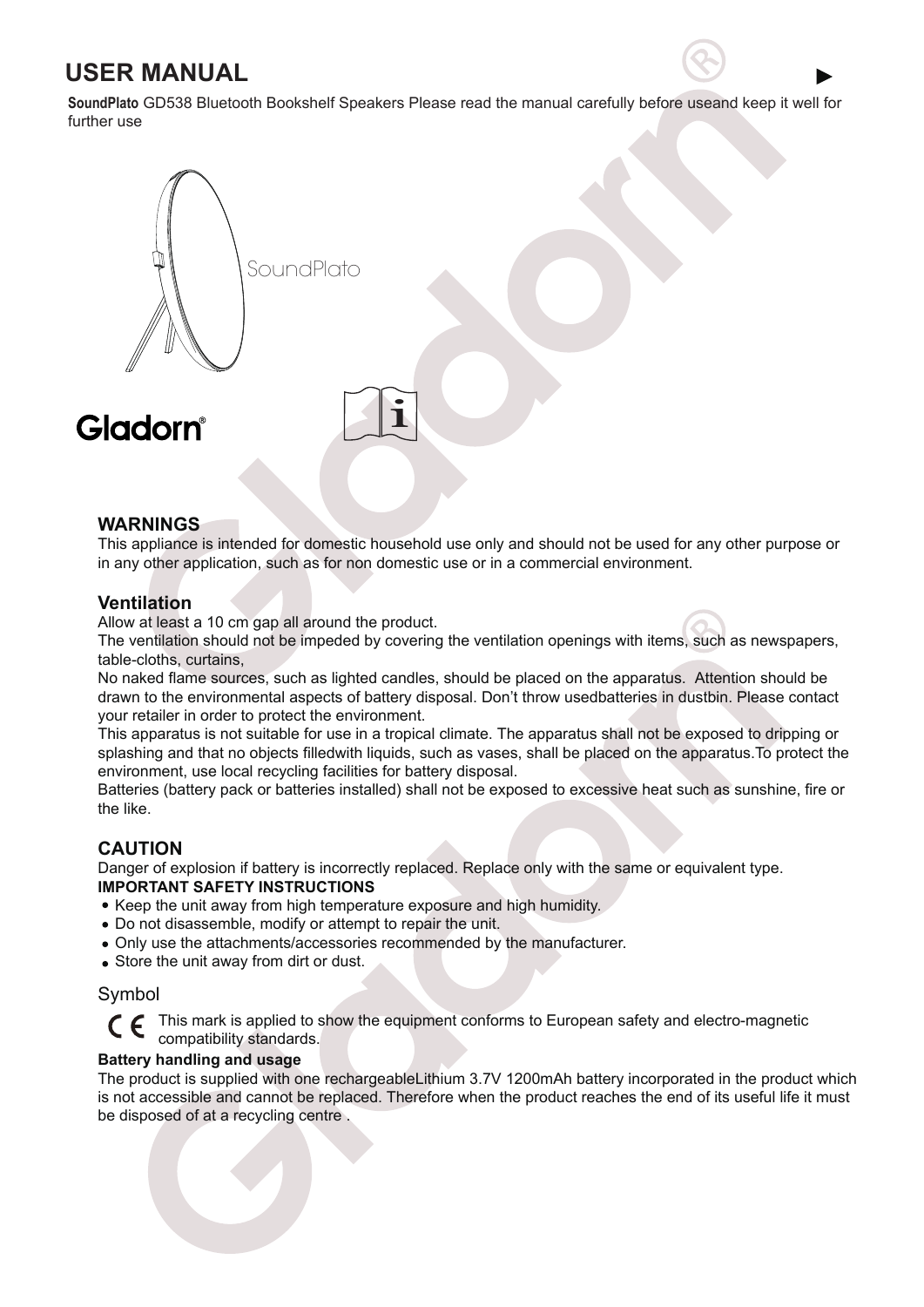

# **CHARGING THE SPEAKER**

The speaker has a built-in Lithium battery. It is recommended to charge the internal battery for about 2 hours before using thespeaker.

The fully-charged battery can give up to 7-hour playing time at 50% volume depending on genres of music and volume.

- 1.Connect the micro USB plug end of the supplied cable to the charging port on the back of the speaker. Connect the standard USB plug end of the cable into the USB port on your computer or other USB charging device. The indicator light will illuminate red.
- 2. When the indicator light goes out, the battery is fully charged.
- 3. After charging, remove the micro USB cable.

#### **Low battery warning:**

When you hear two beeps at regular intervals, please recharge the speaker.

#### **PARING WITH A BLUETOOTH-ENABLED DEVICE**

- 1. Turn on the speaker.
- The speaker will enter Bluetooth modeand the indicator light will flash blue quickly.
- 2. To pair, go to Bluetooth settings on your Bluetooth enabled device and connect to "Gladorn SoundPlato".
- Enter "0000" if asked for a passcode.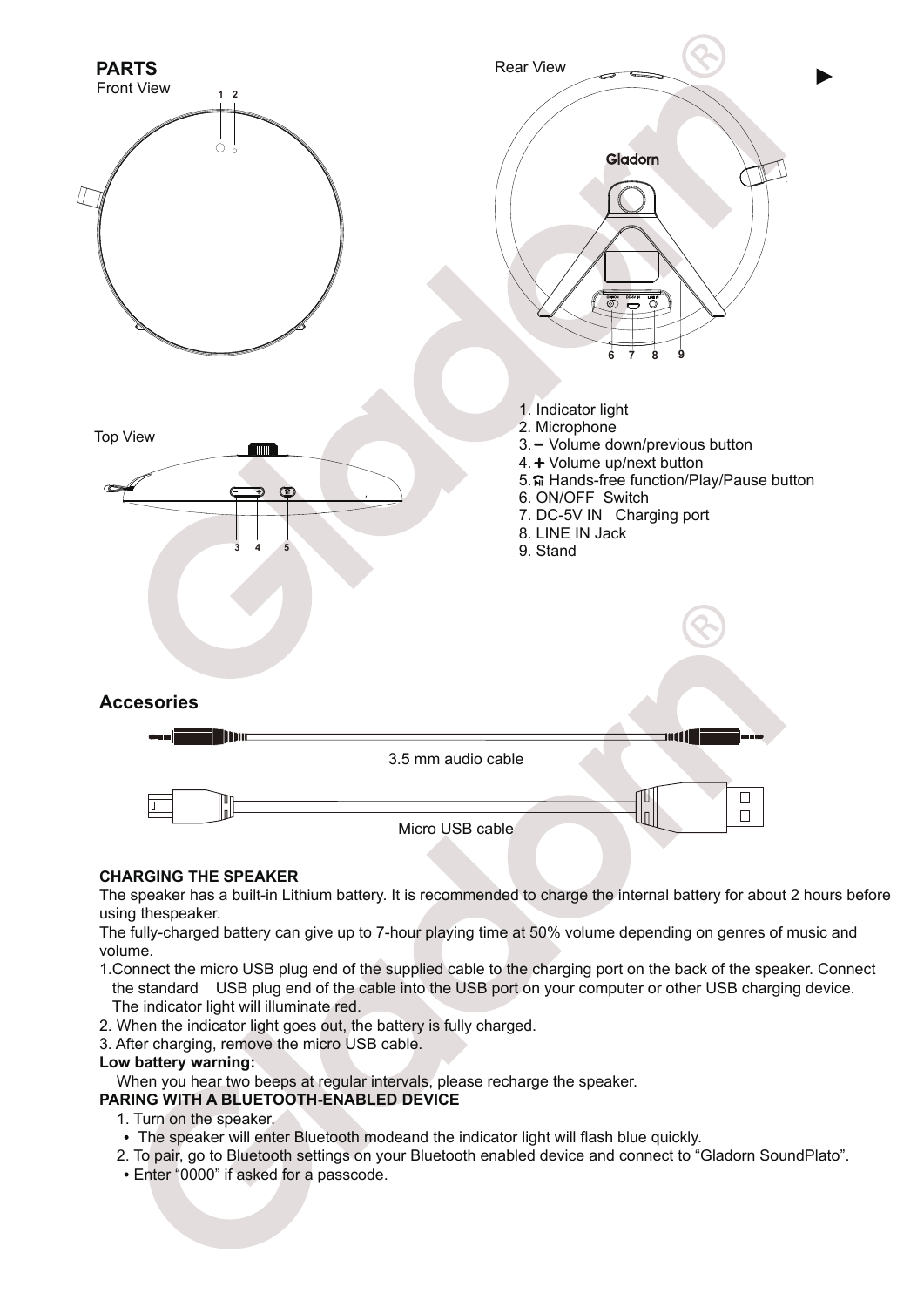| Mode                     |                                                                                                                                                                                                                                                                                                                                                   | <b>Status</b>                                   |
|--------------------------|---------------------------------------------------------------------------------------------------------------------------------------------------------------------------------------------------------------------------------------------------------------------------------------------------------------------------------------------------|-------------------------------------------------|
| <b>Bluetooth pairing</b> |                                                                                                                                                                                                                                                                                                                                                   | The indicator light will flash<br>blue quickly. |
| Paired                   | You will hear jingle sound and the<br>indicator light will flash blue slowly<br>at regular intervals.<br><b>NOTE:</b><br>Once the Bluetooth device is<br>connected for the first time, the<br>speaker will remember the paired<br>setting and will automatically<br>reconnect to the same Bluetooth<br>device the next time they are in<br>range. |                                                 |

# **LISTENING TO MUSIC**



- Once the speaker has been successfully paired to your music device, you can listen to music by using
- $\bullet$   $\pi$  ,  $\bullet$  and  $\bullet$ .
- Adjust the volume as desired by repeatedly pressing  $+ / -$ .
- Select the desired track to play by pressing and holding  $+ \infty$  out 2 seconds.
- To pause, press  $\pi$ . To resume play, press  $\pi$  again.

# **NOTE:**

When you want to playback from another Bluetooth device, press n twice to disconnect the speaker by from the Bluetooth device already in use.

#### **HANDS-FREE FUNCTION:**

- 1. To receive an incoming call, press  $\widehat{\mathbf{m}}$ .
- 2. To end a call, press  $\vec{n}$  again.

# **LINE IN**